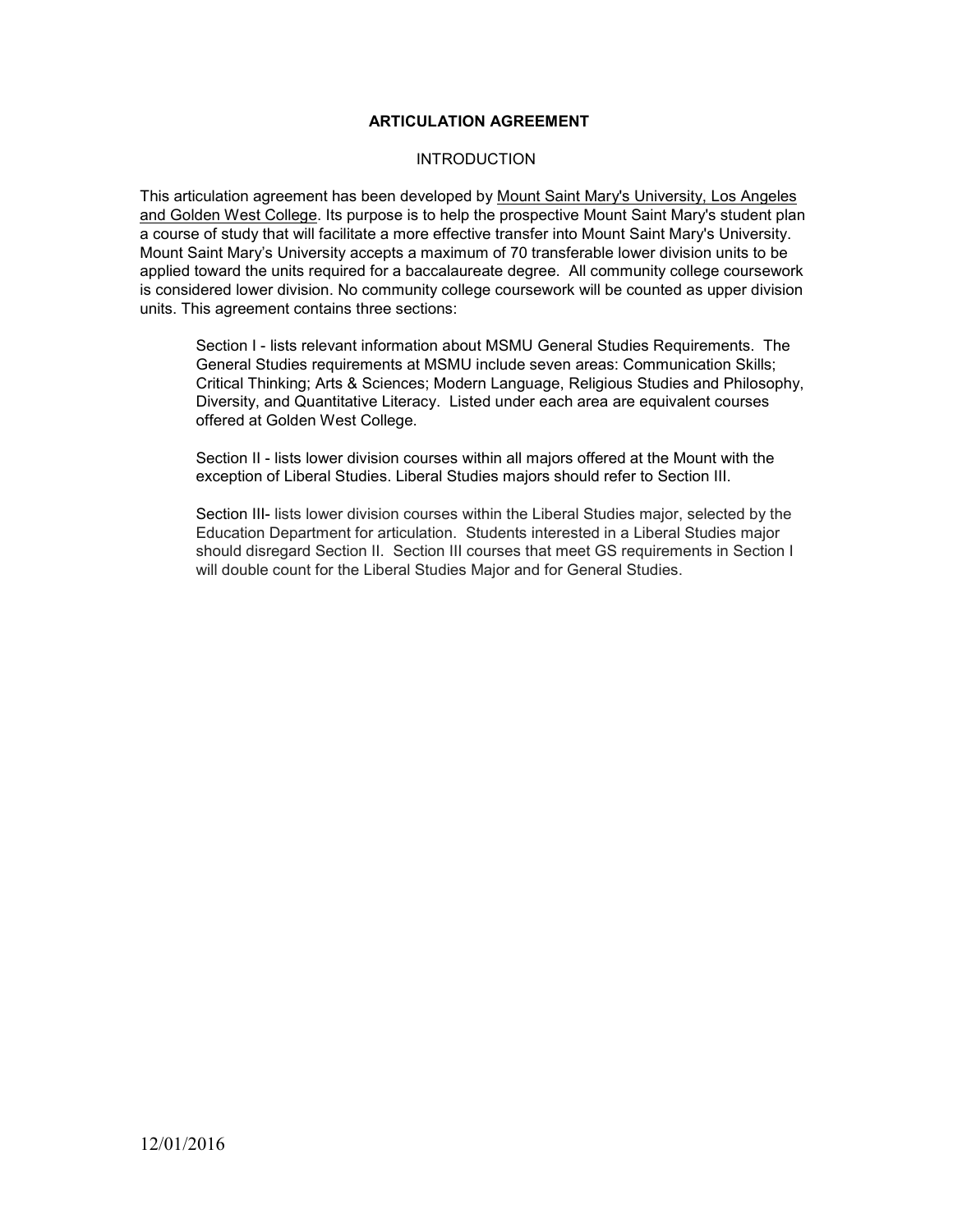# **MOUNT SAINT MARY'S UNIVERSITY, LOS ANGELES – GOLDEN WEST COLLEGE ARTICULATION AGREEMENT**

# **SECTION I**

#### **General Studies:**

|                                                                                                                                                                                                                                                                                                               |  |                                                                                                                                                      | <b>I. Communication Skills</b>                                                                                                          |                                                  |                                                                                                                                                                                                                                                                                                                            |
|---------------------------------------------------------------------------------------------------------------------------------------------------------------------------------------------------------------------------------------------------------------------------------------------------------------|--|------------------------------------------------------------------------------------------------------------------------------------------------------|-----------------------------------------------------------------------------------------------------------------------------------------|--------------------------------------------------|----------------------------------------------------------------------------------------------------------------------------------------------------------------------------------------------------------------------------------------------------------------------------------------------------------------------------|
| A. Written (6 units with grade C or better)                                                                                                                                                                                                                                                                   |  |                                                                                                                                                      |                                                                                                                                         |                                                  | <b>B. Oral (1-3 units)</b>                                                                                                                                                                                                                                                                                                 |
| English G100, G100H, G110, G110H                                                                                                                                                                                                                                                                              |  |                                                                                                                                                      |                                                                                                                                         | Communication Studies G110, G110H,<br>G112, G260 |                                                                                                                                                                                                                                                                                                                            |
| II. Critical Thinking (minimum 3 units)                                                                                                                                                                                                                                                                       |  |                                                                                                                                                      |                                                                                                                                         |                                                  |                                                                                                                                                                                                                                                                                                                            |
|                                                                                                                                                                                                                                                                                                               |  |                                                                                                                                                      | Philosophy G115                                                                                                                         |                                                  |                                                                                                                                                                                                                                                                                                                            |
|                                                                                                                                                                                                                                                                                                               |  | III. Arts and Sciences (minimum 21 units)<br>At least one course must be taken in each of the following categories (A-G)                             |                                                                                                                                         |                                                  |                                                                                                                                                                                                                                                                                                                            |
| A. Art/Music                                                                                                                                                                                                                                                                                                  |  | <b>B.</b> Literature                                                                                                                                 | C. History                                                                                                                              |                                                  | D. Natural and<br><b>Physical Sciences</b>                                                                                                                                                                                                                                                                                 |
| Art G100, G103,<br>G104, G105, G105H,<br>G106, G106H<br>Humanities G100,<br>G100H, G102, G103,<br>G104, G108, G110,<br>G110H, G114, G120,<br>G122, G126, G135,<br>G139, G143<br>Dance G101<br>Music G101, G101H,<br>G103, G104, G108,<br>G126, G139, G143,<br>G165<br>Theatre G102, G108,<br>G111, G112, G120 |  | English G112, G114,<br>G114H, G150, G155,<br>G160, G160H, G161,<br>G161H, G181,<br>G181H, G270, G275                                                 | History G120, G121,<br>G132, G135, G150,<br>G161, G162, G170,<br>G175, G180, G185<br>Geography G185<br><b>Political Science</b><br>G185 |                                                  | Anthropology G130,<br>G185, G185L<br>Astronomy G100,<br>G100L<br>Biology G100, G104,<br>G104L, G120, G160,<br>G180, G182, G183,<br>G210, G220, G221,<br>G225<br>Chemistry G110,<br>G180<br>Geography G180,<br>G180L<br>Geology G105, G106,<br>G110<br><b>Physical Science</b><br>G100<br>Physics G110, G111,<br>G120, G185 |
| <b>E. Mathematics</b>                                                                                                                                                                                                                                                                                         |  |                                                                                                                                                      | <b>F. Social and Behavioral</b><br><b>Sciences</b>                                                                                      |                                                  | G. Contemporary<br><b>Economics or Politics</b>                                                                                                                                                                                                                                                                            |
| Math G100, G104, G115,<br>G120, G140, G160, G170,<br>G180, G185                                                                                                                                                                                                                                               |  | Anthropology G100<br>Economics G170<br>Psychology G100, G116,<br>G118, G250<br>Sociology G100, G100H,<br>G110<br>V. Religious Studies and Philosophy |                                                                                                                                         | History G140<br>G180                             | <b>Business G110</b><br>Economics G175<br>Political science G110, G130,                                                                                                                                                                                                                                                    |
|                                                                                                                                                                                                                                                                                                               |  |                                                                                                                                                      | course)                                                                                                                                 |                                                  | (Minimum 15 units; must include 3 units of Ethics and 3 units of a Philosophical Ideas                                                                                                                                                                                                                                     |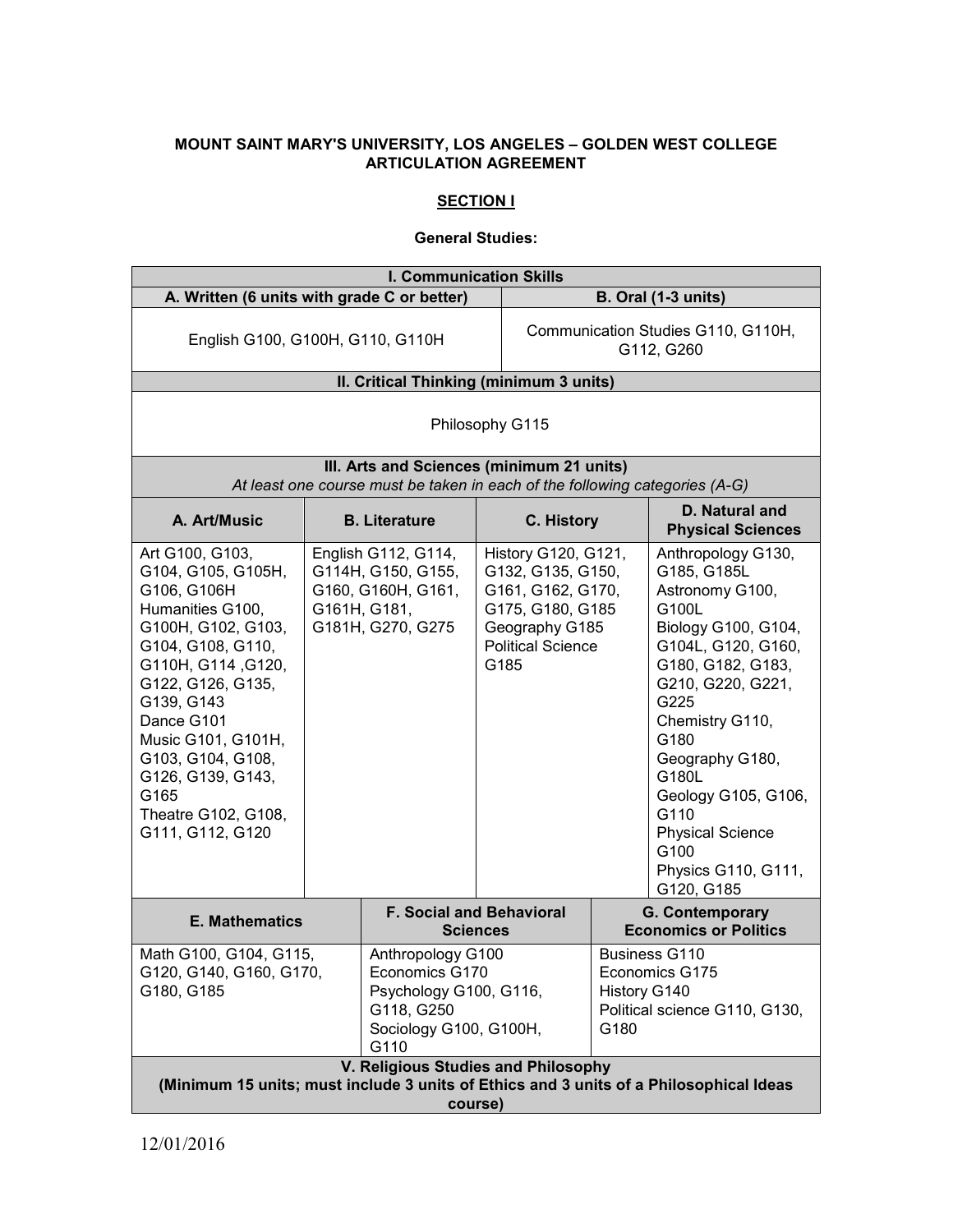| A. Religious Studies (6-9 units)                                                                                                                                                                                                                                                                                                                                                                            | B. Philosophy (6-9 units)                                                        |  |
|-------------------------------------------------------------------------------------------------------------------------------------------------------------------------------------------------------------------------------------------------------------------------------------------------------------------------------------------------------------------------------------------------------------|----------------------------------------------------------------------------------|--|
| a. Scripture: No Equivalent                                                                                                                                                                                                                                                                                                                                                                                 | a. Philosophical Ideas: Philosophy G100,                                         |  |
| b. Christian Thought: No Equivalent                                                                                                                                                                                                                                                                                                                                                                         | G102, G110, G111, G150                                                           |  |
| c. Christian Ethics: No Equivalent                                                                                                                                                                                                                                                                                                                                                                          | b. Ethics: Philosophy G120                                                       |  |
| d. Religion & Religions: Philosophy G110,<br>G111                                                                                                                                                                                                                                                                                                                                                           | c. Philosophy Other: Philosophy G115                                             |  |
|                                                                                                                                                                                                                                                                                                                                                                                                             |                                                                                  |  |
|                                                                                                                                                                                                                                                                                                                                                                                                             | <b>IV: Modern Language</b>                                                       |  |
| language                                                                                                                                                                                                                                                                                                                                                                                                    | A. A student who begins a language must complete course 1 and 2 of the same      |  |
|                                                                                                                                                                                                                                                                                                                                                                                                             | B. Students whose native language is not English may demonstrate academic        |  |
| with scores above 550.                                                                                                                                                                                                                                                                                                                                                                                      | proficiency in English as a second language by passing the TOEFL examination     |  |
|                                                                                                                                                                                                                                                                                                                                                                                                             | C. To meet the requirement students must demonstrate proficiency at the second   |  |
|                                                                                                                                                                                                                                                                                                                                                                                                             | semester level. If they have knowledge, and test into the second semester of the |  |
|                                                                                                                                                                                                                                                                                                                                                                                                             | language, they need only take the second semester course, i.e., Span 2.          |  |
| D. Language courses must be college-level courses.                                                                                                                                                                                                                                                                                                                                                          |                                                                                  |  |
|                                                                                                                                                                                                                                                                                                                                                                                                             | <b>VI: Diversity</b>                                                             |  |
| Anthropology G100, G150                                                                                                                                                                                                                                                                                                                                                                                     | Philosophy G100, G111                                                            |  |
| <b>Art G103</b>                                                                                                                                                                                                                                                                                                                                                                                             | <b>Political Science G185</b>                                                    |  |
| Geography G185                                                                                                                                                                                                                                                                                                                                                                                              | Social Science G133                                                              |  |
| Humanities G103<br>Music G103                                                                                                                                                                                                                                                                                                                                                                               | Sociology G100, G100H, G110, G133                                                |  |
|                                                                                                                                                                                                                                                                                                                                                                                                             | <b>VII: Quantitative Literacy</b>                                                |  |
| A. QL1                                                                                                                                                                                                                                                                                                                                                                                                      | <b>B. QL2</b>                                                                    |  |
| Accounting G101                                                                                                                                                                                                                                                                                                                                                                                             | Chemistry G180, G185                                                             |  |
| Biology G160, G180                                                                                                                                                                                                                                                                                                                                                                                          | Math G115, G120, G140, G160, G170, G180,                                         |  |
| Math G100, G104                                                                                                                                                                                                                                                                                                                                                                                             | G185, G280                                                                       |  |
| Philosophy G115                                                                                                                                                                                                                                                                                                                                                                                             | Physics G120, G125, G185, G280, G285                                             |  |
| Physical Science G100<br>Psychology G280                                                                                                                                                                                                                                                                                                                                                                    |                                                                                  |  |
|                                                                                                                                                                                                                                                                                                                                                                                                             | <b>Disclaimer</b>                                                                |  |
|                                                                                                                                                                                                                                                                                                                                                                                                             |                                                                                  |  |
| Other courses not listed in the above sections may be approved for general studies credit. To<br>ensure receiving the appropriate credit, please complete a transfer credit clearance form before<br>registering for the course. The advisement center will then determine the eligibility of the course.<br>Submission of a transfer credit clearance form does not guarantee approval of transfer credit. |                                                                                  |  |

| <b>Disclaimer:</b><br>Major course evaluations are based on our traditional baccalaureate program's major<br>1.<br>requirements. WEC major requirements may vary from list. All students should consult<br>with advisors for requirement variations.                               | <b>SECTION II</b> |
|------------------------------------------------------------------------------------------------------------------------------------------------------------------------------------------------------------------------------------------------------------------------------------|-------------------|
|                                                                                                                                                                                                                                                                                    |                   |
|                                                                                                                                                                                                                                                                                    |                   |
| 2. All possible lower division courses for each major are listed. Please note, some majors<br>have multiple course options for fulfilling the same degree requirement. Consult the<br>current college catalog to determine if your specific major has "either/or" options with the |                   |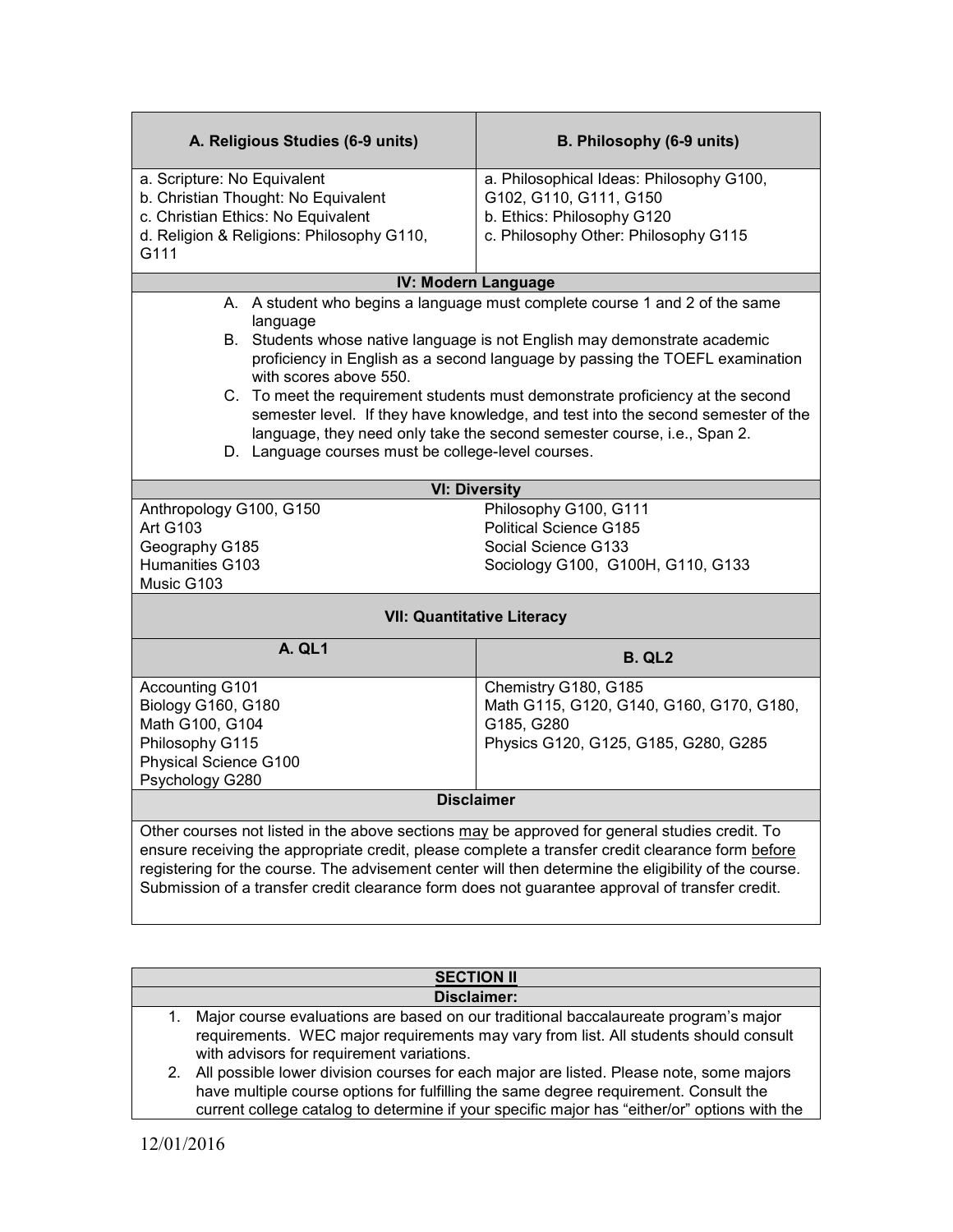| courses listed below. |                                         |                                                                                          |
|-----------------------|-----------------------------------------|------------------------------------------------------------------------------------------|
|                       | <b>AMERICAN STUDIES</b>                 |                                                                                          |
| <b>MSMU Course #</b>  | <b>MSMU Course Title</b>                | <b>Golden West Course # (Please</b><br>refer to Golden West Catalog for<br>Course Title) |
| <b>BUS4</b>           | <b>Business Foundations &amp;</b>       | <b>BUSINESS G100</b>                                                                     |
|                       | Analysis                                |                                                                                          |
| <b>BUS 5/POL 5</b>    | <b>Business Law I</b>                   | <b>BUSINESS G110</b>                                                                     |
| <b>BUS 92/PHI 92</b>  | <b>Business Ethics</b>                  |                                                                                          |
| <b>ENG 20</b>         | Great Works in American<br>Literature   | ENGLISH G150 or G155                                                                     |
| <b>ENG 26</b>         | Literature of the American<br>West      |                                                                                          |
| POL <sub>1</sub>      | American Government and<br>Institutions | POLITICAL SCIENCE G180                                                                   |
|                       | <b>APPLIED ETHICS</b>                   |                                                                                          |
| <b>MSMU Course #</b>  | <b>MSMU Course Title</b>                | Golden West Course # (Please<br>refer to Golden West Catalog for<br>Course Title)        |
| <b>PHI 5</b>          | Introduction to Logic                   |                                                                                          |
| <b>PHI 10</b>         | <b>Critical Thinking</b>                | PHILOSOPHY G115                                                                          |
| <b>PHI 15</b>         | Introduction to Philosophy              | PHILOSOPHY G100                                                                          |
| <b>PHI 16</b>         | Philosophy through Popular<br>Culture   |                                                                                          |
| <b>PHI 21</b>         | Moral Values and Ethical<br>Decisions   | PHILOSOPHY G120                                                                          |
| <b>PHI 24</b>         | Socrates, Plato, and Aristotle          |                                                                                          |
| <b>PHI 92</b>         | Introduction to Business Ethics         |                                                                                          |
|                       | <b>ART</b>                              |                                                                                          |
| <b>MSMU Course #</b>  | <b>MSMU Course Title</b>                | <b>Golden West Course # (Please</b><br>refer to Golden West Catalog for<br>Course Title) |
| ART <sub>1</sub>      | Drawing I                               |                                                                                          |
| ART <sub>2</sub>      | Design I                                |                                                                                          |
| ART <sub>4</sub>      | Painting I                              |                                                                                          |
| ART <sub>7</sub>      | Experiences in the Visual Arts          |                                                                                          |
| <b>ART 12</b>         | Ceramics I                              |                                                                                          |
| <b>ART 15</b>         | <b>Computer Graphics</b>                |                                                                                          |
| <b>ART 24</b>         | Wood                                    |                                                                                          |
|                       | <b>BIOCHEMISTRY</b>                     |                                                                                          |
| <b>MSMU Course #</b>  | <b>MSMU Course Title</b>                | Golden West Course # (Please<br>refer to Golden West Catalog for<br>Course Title)        |
| <b>BIO 1/L</b>        | <b>Biological Dynamics</b>              | <b>BIOLOGY G180</b>                                                                      |
|                       |                                         |                                                                                          |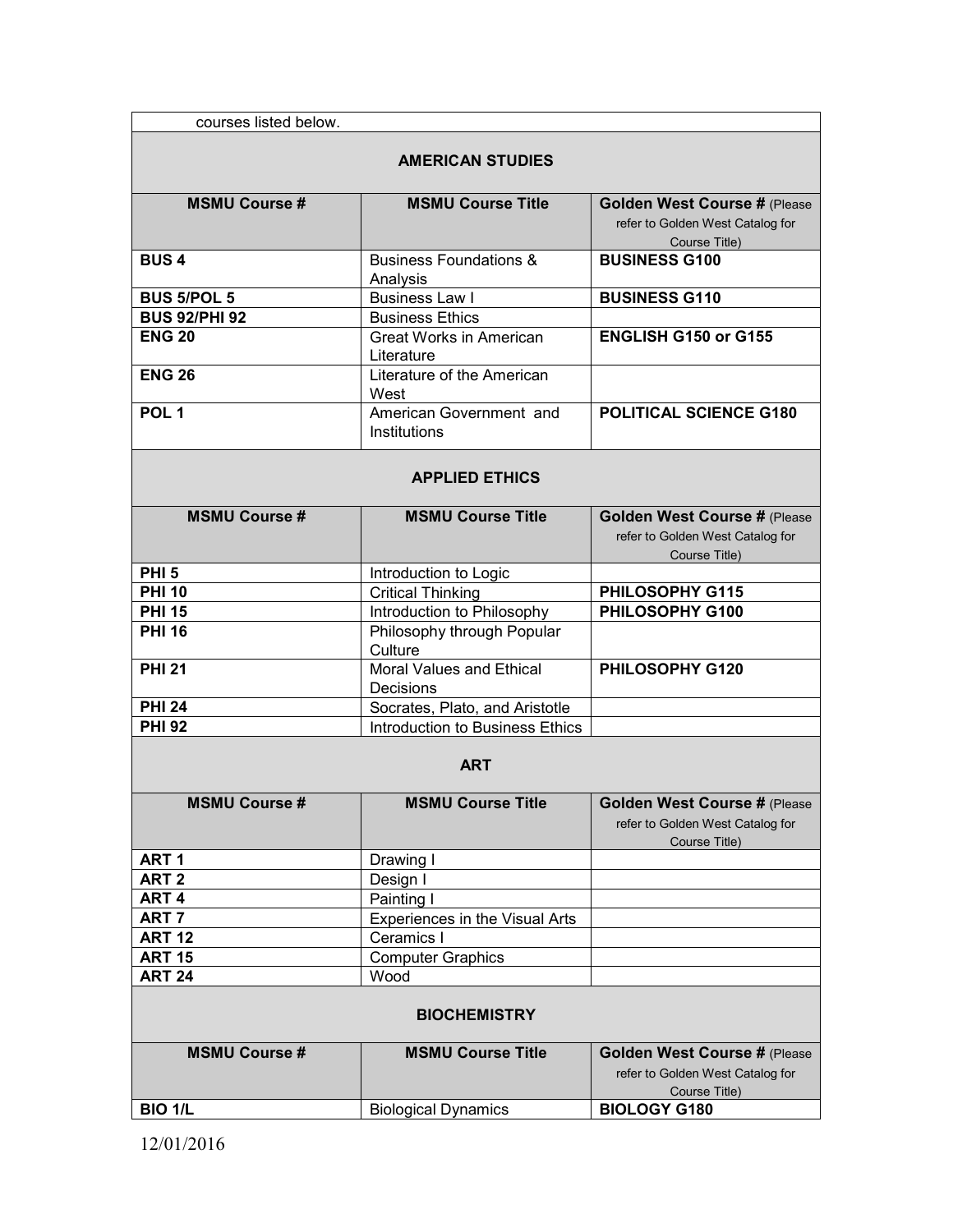| <b>BIO 2/L</b>    | <b>Biological Dynamics</b>     |                         |
|-------------------|--------------------------------|-------------------------|
| <b>CHE 1A/L</b>   | General Chemistry/Lab          | <b>CHEMISTRY G180</b>   |
| CHE 1B/L          | General Chemistry/Lab          | <b>CHEMISTRY G185</b>   |
| CHE 6A/L          | Organic Chemistry/Lab          | <b>CHEMISTRY G220</b>   |
| CHE 6B/L          | Organic Chemistry/Lab          | <b>CHEMISTRY G225</b>   |
| CIS <sub>2</sub>  | Introduction to Programming    |                         |
| MTH <sub>5A</sub> | Calculus I                     | <b>MATHEMATICS G180</b> |
| MTH 5B            | Calculus II                    | <b>MATHEMATICS G185</b> |
| <b>MTH 38</b>     | Elements of Probability and    | <b>MATHEMATICS G160</b> |
|                   | <b>Statistics</b>              |                         |
| PHY 1A            | <b>Introductory Physics IA</b> | <b>PHYSICS G280</b>     |
| PHY 1B/L          | Introductory Physics IB/Lab    | <b>PHYSICS G285</b>     |
| <b>PHY 11A</b>    | <b>Mechanics</b>               | <b>PHYSICS G185</b>     |
| <b>PHY 11B</b>    | Electricity, Magnetism and     | <b>PHYSICS G125</b>     |
|                   | Optics                         |                         |

### **BIOLOGICAL SCIENCES**

| <b>MSMU Course #</b> | <b>MSMU Course Title</b>         | Golden West Course # (Please     |
|----------------------|----------------------------------|----------------------------------|
|                      |                                  | refer to Golden West Catalog for |
|                      |                                  | Course Title)                    |
| <b>BIO 1/L</b>       | <b>Biological Dynamics/Lab</b>   | <b>BIOLOGY G180</b>              |
| <b>BIO 2/L</b>       | <b>Biological Dynamics/Lab</b>   |                                  |
| <b>CHE 1A/D/L</b>    | General                          | <b>CHEMISTRY G180</b>            |
|                      | Chemistry/Discussion/Lab         |                                  |
| <b>CHE 1B/L</b>      | General Chemistry/Lab            | <b>CHEMISTRY G185</b>            |
| <b>CHE 6A/L</b>      | Organic Chemistry/Lab            | <b>CHEMISTRY G220</b>            |
| CHE 6B/L             | Organic Chemistry/Lab            | <b>CHEMISTRY G225</b>            |
| <b>MTH 38</b>        | Elements of Probability and      | <b>MATHEMATICS G160</b>          |
|                      | <b>Statistics</b>                |                                  |
| <b>PSY 40</b>        | <b>Basic Statistical Methods</b> |                                  |
| <b>MTH 5A</b>        | Calculus I                       | <b>MATHEMATICS G180</b>          |
| MTH <sub>5B</sub>    | Calculus II                      | <b>MATHEMATICS G185</b>          |
| PHY 1A               | <b>Introductory Physics IA</b>   | <b>PHYSICS G280</b>              |
| PHY 1B/L             | Introductory Physics IB/Lab      | <b>PHYSICS G285</b>              |
| <b>BIO 50A/L</b>     | Human Anatomy/Lab                | <b>BIOLOGY G220</b>              |
| <b>BIO 50B/L</b>     | Human Physiology/Lab             | <b>BIOLOGY G225</b>              |

## **BUSINESS ADMINISTRATION**

| <b>MSMU Course #</b> | <b>MSMU Course Title</b>        | <b>Golden West Course # (Please</b> |
|----------------------|---------------------------------|-------------------------------------|
|                      |                                 | refer to Golden West Catalog for    |
|                      |                                 | Course Title)                       |
| <b>BUS4</b>          | <b>Business Foundations and</b> | <b>BUSINESS G100</b>                |
|                      | Analysis                        |                                     |
| <b>BUS 5</b>         | <b>Business Law I</b>           | <b>BUSINESS G110</b>                |
| <b>BUS 15A</b>       | <b>Accounting Principles I</b>  | <b>ACCOUNTING G101</b>              |
| <b>BUS 15B</b>       | <b>Accounting Principles II</b> | <b>ACCOUNTING G102</b>              |
| <b>BUS 16A</b>       | <b>Accounting Principles I</b>  | <b>ACCOUNTING G101</b>              |
| <b>BUS 16B</b>       | <b>Accounting Principles II</b> | <b>ACCOUNTING G102</b>              |
| <b>BUS 21</b>        | The Essentials of Business      |                                     |
|                      | Writing and Presentation        |                                     |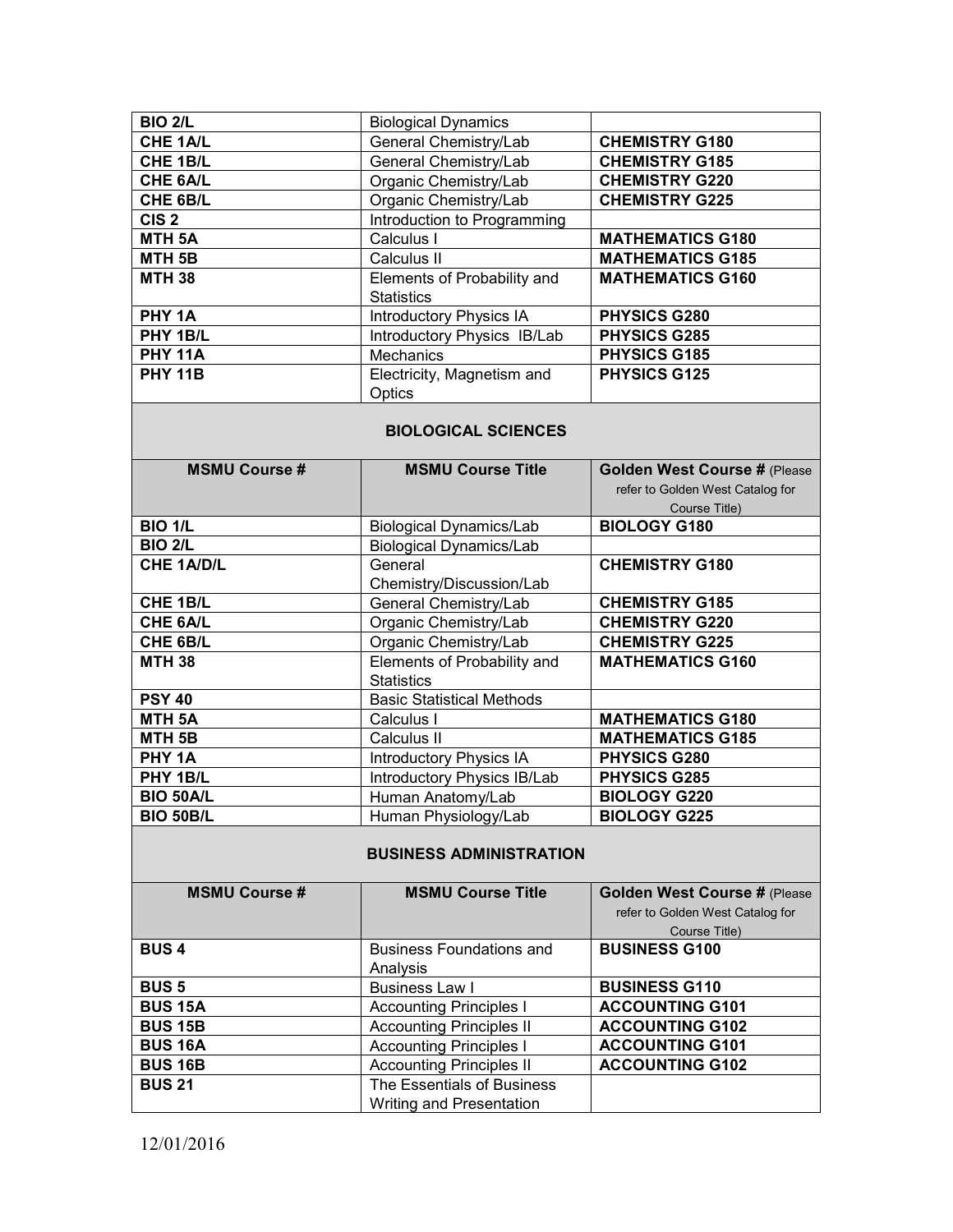| <b>BUS 92/PHI 92</b> | <b>Business Ethics</b>                              |                                               |  |  |
|----------------------|-----------------------------------------------------|-----------------------------------------------|--|--|
| ECO <sub>1</sub>     | Microeconomics                                      | <b>ECONOMICS G170</b>                         |  |  |
| ECO <sub>2</sub>     | Macroeconomics                                      | <b>ECONOMICS G175</b>                         |  |  |
| <b>MTH 28</b>        | Mathematical Analysis for                           | <b>MATHEMATICS G140</b>                       |  |  |
|                      | <b>Business</b>                                     |                                               |  |  |
| <b>MTH 38</b>        | Elements of Probability and<br><b>Statistics</b>    | <b>MATHEMATICS G160</b>                       |  |  |
| <b>SPE 10</b>        | Introduction to Communication                       | <b>COMMUNICATION STUDIES</b><br>G110 or G110H |  |  |
| <b>CHEMISTRY</b>     |                                                     |                                               |  |  |
| <b>MSMU Course #</b> | <b>MSMU Course Title</b>                            | Golden West Course # (Please                  |  |  |
|                      |                                                     | refer to Golden West Catalog for              |  |  |
|                      |                                                     | Course Title)                                 |  |  |
| <b>CHE 1A/D/L</b>    | General                                             | <b>CHEMISTRY G180</b>                         |  |  |
|                      | Chemistry/Discussion/Lab                            |                                               |  |  |
| CHE 1B/L             | General Chemistry/Lab                               | <b>CHEMISTRY G185</b>                         |  |  |
| CHE 6A/L             | Organic Chemistry/Lab                               | <b>CHEMISTRY G220</b>                         |  |  |
| CHE 6B/L             | Organic Chemistry/Lab                               | <b>CHEMISTRY G225</b>                         |  |  |
| CIS <sub>2</sub>     | Introduction to Programming                         |                                               |  |  |
| MTH <sub>5A</sub>    | Calculus I                                          | <b>MATHEMATICS G180</b>                       |  |  |
| MTH <sub>5B</sub>    | Calculus II                                         | <b>MATHEMATICS G185</b>                       |  |  |
| MTH <sub>5C</sub>    | Calculus III                                        | <b>MATHEMATICS G280</b>                       |  |  |
| PHY 1A               | <b>Introductory Physics IA</b>                      | PHYSICS G280                                  |  |  |
| PHY 1B/L             | Introductory Physics IB/Lab                         | <b>PHYSICS G285</b>                           |  |  |
| <b>PHY 11A</b>       | Mechanics                                           | <b>PHYSICS G185</b>                           |  |  |
| <b>PHY 11B</b>       | Electricity, Magnetism, and                         | <b>PHYSICS G125</b>                           |  |  |
|                      | Optics                                              |                                               |  |  |
|                      | <b>CHILD DEVELOPMENT</b>                            |                                               |  |  |
|                      |                                                     |                                               |  |  |
| <b>MSMU Course #</b> | <b>MSMU Course Title</b>                            | Golden West Course # (Please                  |  |  |
|                      |                                                     | refer to Golden West Catalog for              |  |  |
|                      |                                                     | Course Title)                                 |  |  |
| <b>BIO 10</b>        | <b>Health Science</b>                               | <b>BIOLOGY G120</b>                           |  |  |
| EDU 32               | Early Childhood Education:                          |                                               |  |  |
|                      | Observation and Curriculum                          |                                               |  |  |
|                      | Planning                                            |                                               |  |  |
| <b>EDU 33</b>        | The Visual & Performing Arts<br>for the Young Child |                                               |  |  |
| <b>EDU 37</b>        | Infant/Toddler Development                          |                                               |  |  |
|                      | and Care                                            |                                               |  |  |
| PSY <sub>1</sub>     | Introduction to Psychology                          | PSYCHOLOGY G100                               |  |  |
| <b>PSY 12</b>        | Child/Human Development                             | PSYCHOLOGY G118                               |  |  |
| SOC <sub>6</sub>     | The Family, Child and                               |                                               |  |  |
|                      | Community                                           |                                               |  |  |
|                      |                                                     |                                               |  |  |
|                      | <b>CRIMINOLOGY</b>                                  |                                               |  |  |
| <b>MSMU Course #</b> | <b>MSMU Course Title</b>                            | Golden West Course # (Please                  |  |  |
|                      |                                                     | refer to Golden West Catalog for              |  |  |
|                      |                                                     |                                               |  |  |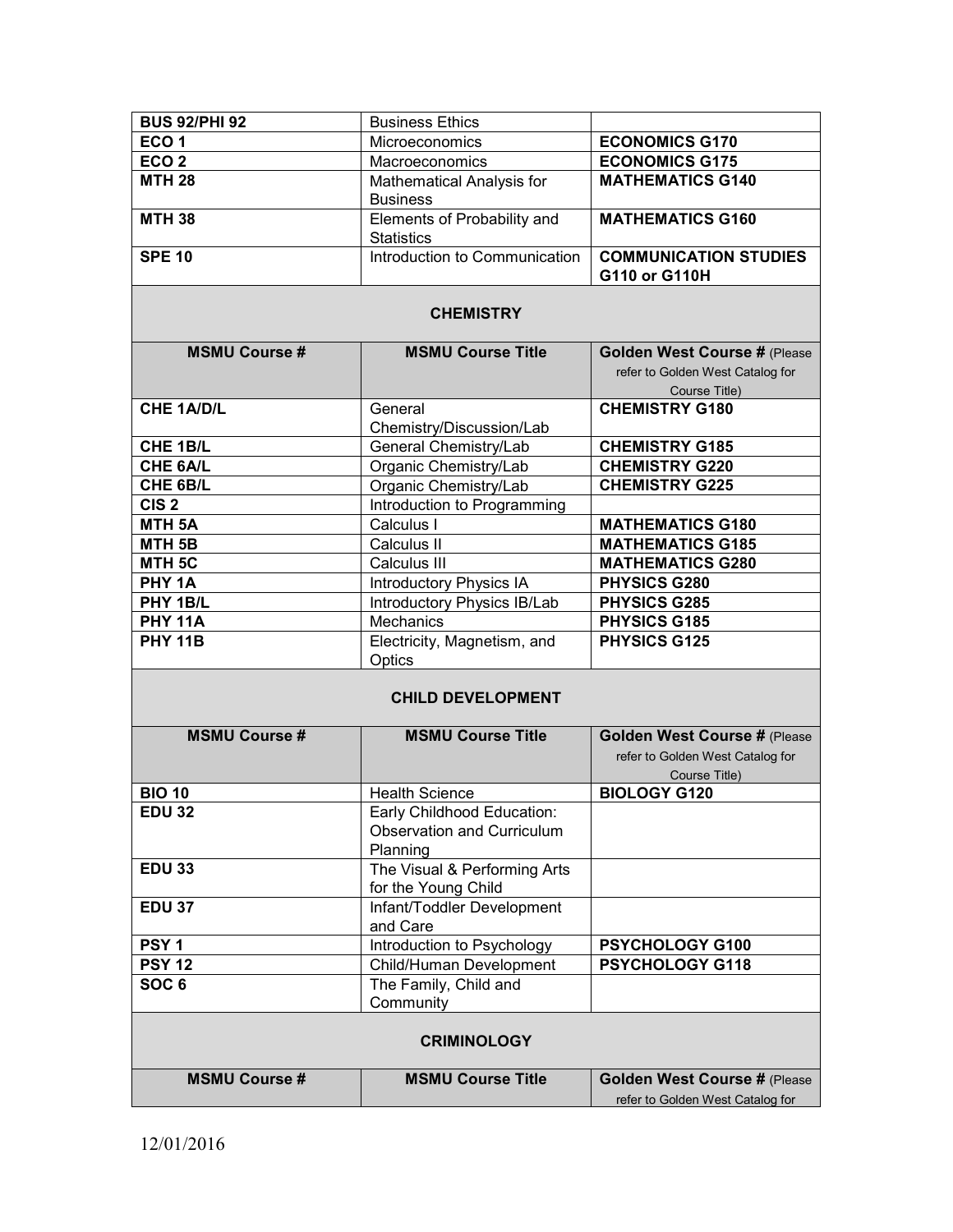|                                       |                                                                             | Course Title)                                                                            |  |
|---------------------------------------|-----------------------------------------------------------------------------|------------------------------------------------------------------------------------------|--|
| SOC <sub>1</sub>                      | Introduction to Sociology                                                   | SOCIOLOGY G100 or G100H                                                                  |  |
|                                       | <b>ENGLISH</b>                                                              |                                                                                          |  |
| <b>MSMU Course #</b>                  | <b>MSMU Course Title</b>                                                    | <b>Golden West Course # (Please</b><br>refer to Golden West Catalog for<br>Course Title) |  |
| <b>ENG1A</b>                          | Freshman English                                                            | ENGLISH G100 or G100H                                                                    |  |
| <b>ENG1B</b>                          | Freshman English                                                            | ENGLISH G110 or G110H                                                                    |  |
| <b>ENG 5H</b>                         | Freshman Honors English                                                     |                                                                                          |  |
| <b>ENG 18</b>                         | <b>Great Works in World</b><br>Literature                                   | <b>ENGLISH G160, G160H,</b><br>G161, G161H                                               |  |
| <b>ENG 28</b>                         | Contemporary Issues in World<br>Literature                                  |                                                                                          |  |
| <b>ENG 70</b>                         | Western Literary Heritage                                                   |                                                                                          |  |
| <b>ENG 73</b>                         | Shakespeare                                                                 | ENGLISH G181, G181H                                                                      |  |
| HIS <sub>1</sub> A                    | Western Civilization                                                        | <b>HISTORY G180</b>                                                                      |  |
| HIS <sub>1B</sub>                     | <b>Western Civilization</b>                                                 | <b>HISTORY G185</b>                                                                      |  |
|                                       | FILM, MEDIA AND SOCIAL JUSTICE                                              |                                                                                          |  |
| <b>MSMU Course #</b>                  | <b>MSMU Course Title</b>                                                    | Golden West Course # (Please<br>refer to Golden West Catalog for<br>Course Title)        |  |
| <b>BUS 15A</b>                        | <b>Accounting Principles I</b>                                              | <b>ACCOUNTING G101</b>                                                                   |  |
| SOC <sub>1</sub>                      | Introduction to Sociology                                                   | SOCIOLOGY G100 or G100H                                                                  |  |
| MUS <sub>3</sub>                      | <b>Discovering Music</b><br>Fundamentals                                    |                                                                                          |  |
| <b>MUS 13</b>                         | <b>Applied Music:</b><br>Instrumental/Vocal for Non-<br><b>Music Majors</b> |                                                                                          |  |
| <b>FRENCH AND FRANCOPHONE STUDIES</b> |                                                                             |                                                                                          |  |
| <b>MSMU Course #</b>                  | <b>MSMU Course Title</b>                                                    | Golden West Course # (Please<br>refer to Golden West Catalog for<br>Course Title)        |  |
| FRE <sub>1</sub>                      | <b>Elementary French I</b>                                                  | FRENCH G180                                                                              |  |
| FRE <sub>2</sub>                      | <b>Elementary French II</b>                                                 | <b>FRENCH G185</b>                                                                       |  |
| FRE <sub>3</sub>                      | Intermediate French III                                                     |                                                                                          |  |
| FRE <sub>4</sub>                      | Intermediate French IV                                                      |                                                                                          |  |
| <b>GERONTOLOGY</b>                    |                                                                             |                                                                                          |  |
| <b>MSMU Course #</b>                  | <b>MSMU Course Title</b>                                                    | <b>Golden West Course # (Please</b><br>refer to Golden West Catalog for<br>Course Title) |  |
| <b>BIO 50A</b>                        | Human Anatomy                                                               | <b>BIOLOGY G220</b>                                                                      |  |
| <b>SOC 13</b>                         | Anatomy for Social Services                                                 |                                                                                          |  |
| <b>GLOBAL POLITICS</b>                |                                                                             |                                                                                          |  |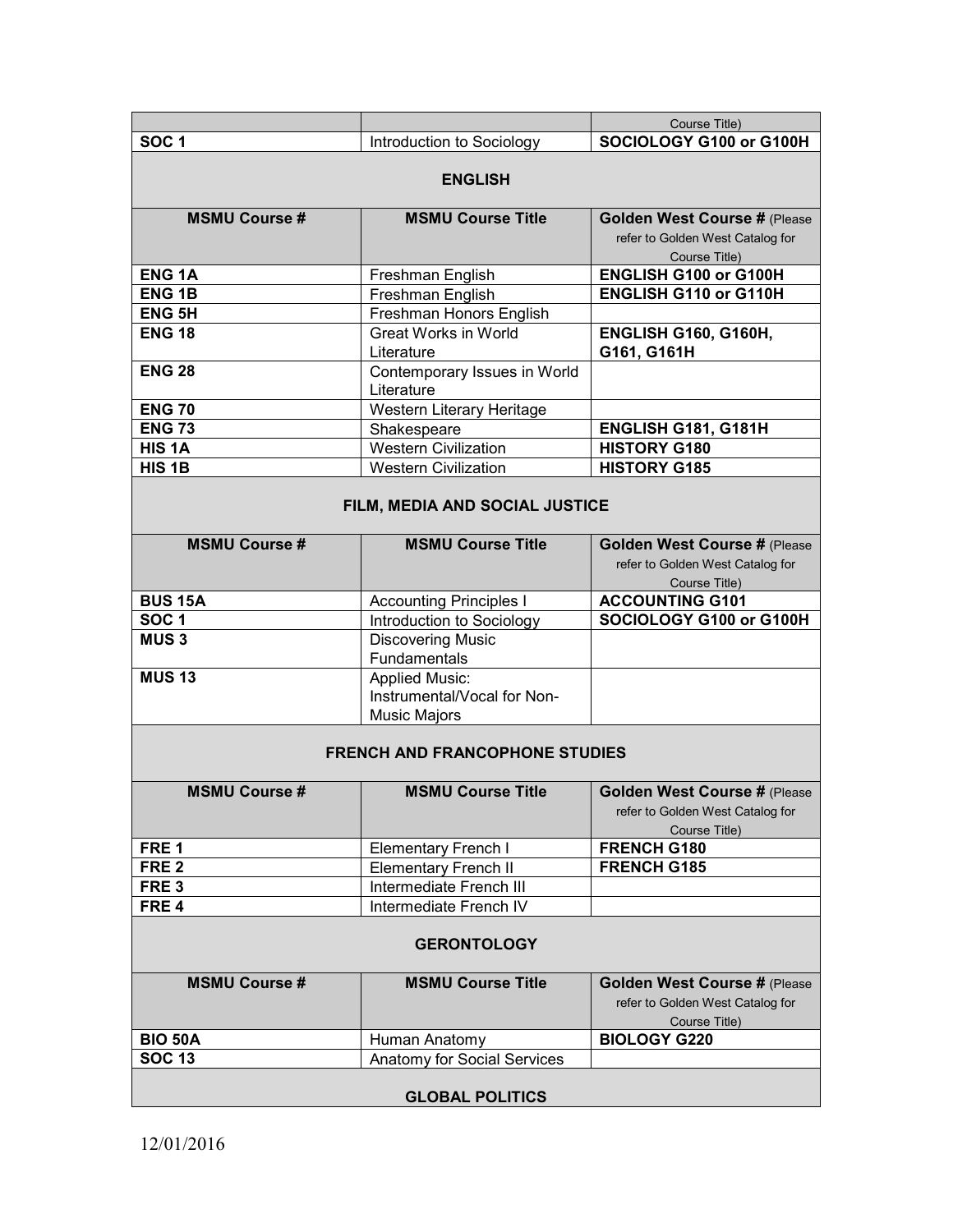| <b>MSMU Course #</b>     | <b>MSMU Course Title</b>                       | Golden West Course # (Please<br>refer to Golden West Catalog for<br>Course Title) |  |  |
|--------------------------|------------------------------------------------|-----------------------------------------------------------------------------------|--|--|
| ECO <sub>2</sub>         | Macroeconomics                                 | <b>ECONOMICS G175</b>                                                             |  |  |
| <b>HIST 25</b>           | <b>Cultural and Historical</b>                 | <b>GEOGRAPHY G185</b>                                                             |  |  |
|                          | Geography                                      |                                                                                   |  |  |
| POL <sub>2</sub>         | Introduction to World Politics                 | <b>POLITICAL SCIENCE G185</b>                                                     |  |  |
| <b>RST 23</b>            | Spiritual Journeys of Women                    |                                                                                   |  |  |
| <b>HEALTHCARE POLICY</b> |                                                |                                                                                   |  |  |
| <b>MSMU Course#</b>      | <b>MSMU Course Title</b>                       | Golden West Course # (Please<br>refer to Golden West Catalog for<br>Course Title) |  |  |
| <b>BIO 10</b>            | <b>Health Science</b>                          | <b>BIOLOGY G120</b>                                                               |  |  |
| POL <sub>1</sub>         | American Government and<br><b>Institutions</b> | <b>POLITICAL SCIENCE G180</b>                                                     |  |  |
| POL <sub>2</sub>         | Introduction to World Politics                 | <b>POLITICAL SCIENCE G185</b>                                                     |  |  |
| PSY <sub>1</sub>         | Introduction to Psychology                     | PSYCHOLOGY G100                                                                   |  |  |
|                          | <b>HISTORY</b>                                 |                                                                                   |  |  |
| <b>MSMU Course #</b>     | <b>MSMU Course Title</b>                       | <b>Golden West Course # (Please</b>                                               |  |  |
|                          |                                                | refer to Golden West Catalog for                                                  |  |  |
|                          |                                                | Course Title)                                                                     |  |  |
| HIS <sub>1</sub> A       | <b>Western Civilization</b>                    | <b>HISTORY G180</b>                                                               |  |  |
| HIS <sub>1B</sub>        | <b>Western Civilization</b>                    | <b>HISTORY G185</b>                                                               |  |  |
| HIS <sub>3</sub>         | <b>World History</b>                           | HISTORY G161 OR G162                                                              |  |  |
|                          | <b>MATHEMATICS</b>                             |                                                                                   |  |  |
| <b>MSMU Course #</b>     | <b>MSMU Course Title</b>                       | Golden West Course # (Please<br>refer to Golden West Catalog for                  |  |  |
| CIS <sub>2</sub>         | Introduction to Programming                    | Course Title)                                                                     |  |  |
| MTH <sub>5</sub> A       | Calculus I                                     | <b>MATHEMATICS G180</b>                                                           |  |  |
| MTH <sub>5B</sub>        | Calculus II                                    | <b>MATHEMATICS G185</b>                                                           |  |  |
| MTH <sub>5C</sub>        | Calculus III                                   | <b>MATHEMATICS G280</b>                                                           |  |  |
| MTH <sub>8</sub>         | Transition to Higher Math                      |                                                                                   |  |  |
| PHY 1BL                  | <b>Introductory Physics</b>                    | <b>PHYSICS G285</b>                                                               |  |  |
|                          | Laboratory                                     |                                                                                   |  |  |
| <b>PHY 11A</b>           | Mechanics                                      | PHYSICS G185                                                                      |  |  |
| <b>PHY 11B</b>           | Electricity, Magnetism, and                    | <b>PHYSICS G125</b>                                                               |  |  |
|                          | Optics                                         |                                                                                   |  |  |
|                          | <b>MUSIC</b>                                   |                                                                                   |  |  |
| <b>MSMU Course #</b>     | <b>MSMU Course Title</b>                       | Golden West Course # (Please<br>refer to Golden West Catalog for<br>Course Title) |  |  |
| <b>MUS 1AB</b>           | Musicianship I                                 |                                                                                   |  |  |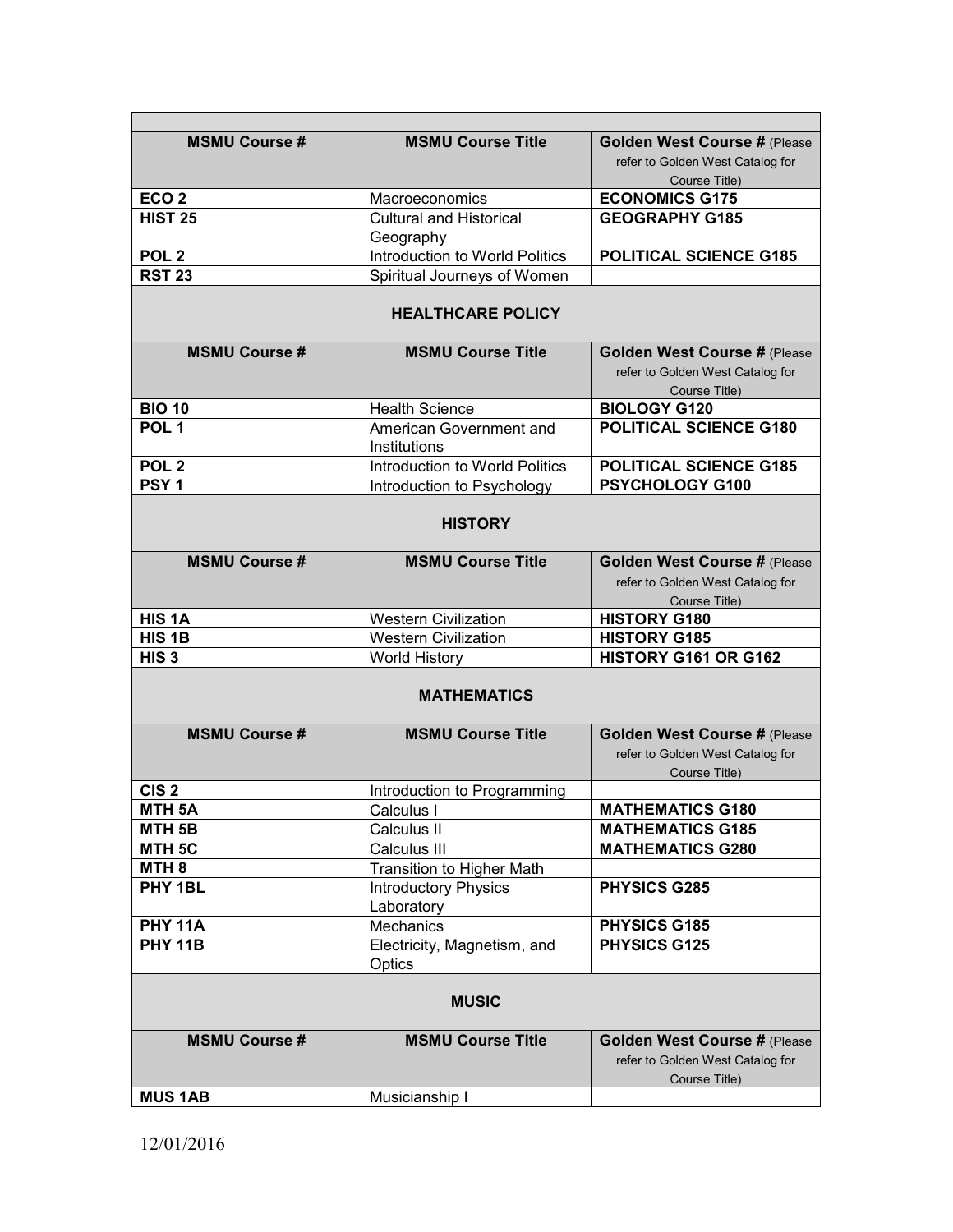| <b>MUS1CD</b>                        | Musicianship I                                           |                                               |
|--------------------------------------|----------------------------------------------------------|-----------------------------------------------|
| <b>MUS 2AB</b>                       | Musicianship II                                          |                                               |
| <b>MUS6</b>                          | Varieties of Music                                       |                                               |
| <b>MUS 11</b>                        | <b>Functional Keyboard Skills</b>                        |                                               |
| <b>MUS 15</b>                        | <b>Applied Music</b>                                     |                                               |
| <b>MUS 16</b>                        | <b>Music of World Cultures</b>                           |                                               |
| <b>MUS 17</b>                        | Women in Music                                           |                                               |
| <b>MUS 24A</b>                       | Surveys of the History and                               |                                               |
|                                      | Literature of Music                                      |                                               |
| <b>MUS 24B</b>                       | Surveys of the History and                               |                                               |
|                                      | Literature of Music                                      |                                               |
| <b>MUS 24C</b>                       | Surveys of the History and                               |                                               |
|                                      | Literature of Music                                      |                                               |
| <b>MUS 25</b>                        | Music Masterpieces                                       |                                               |
| <b>MUS 26</b>                        | <b>Brass &amp; Percussion</b>                            |                                               |
|                                      | Instruments: Introductory                                |                                               |
|                                      | Techniques                                               |                                               |
| <b>MUS 27</b>                        | <b>Woodwind Instruments:</b>                             |                                               |
|                                      | Introductory Techniques                                  |                                               |
| <b>MUS 29</b>                        | String Instruments:                                      |                                               |
|                                      | <b>Introductory Techniques</b>                           |                                               |
| <b>MUS 42</b>                        | <b>American Musical Theatre</b>                          |                                               |
|                                      | <b>FRESHMAN YEAR (Prerequisite courses)</b>              |                                               |
|                                      |                                                          |                                               |
|                                      |                                                          |                                               |
| <b>MSMU Course #</b>                 | <b>MSMU Course Title</b>                                 | Golden West Course # (Please                  |
|                                      |                                                          | refer to Golden West Catalog for              |
|                                      |                                                          | Course Title)                                 |
| <b>BIO 3/L</b>                       | General Microbiology/Lab                                 | <b>BIOLOGY G210</b>                           |
| <b>BIO 50A/L</b>                     | Human Anatomy/Lab                                        | <b>BIOLOGY G220</b>                           |
| <b>BIO 50B/L</b>                     | Human Physiology/Lab                                     | <b>BIOLOGY G225</b>                           |
| <b>ENG1A</b>                         | Freshman English                                         | ENGLISH G100 or G100H                         |
| <b>ENG1B</b>                         | Freshman English                                         | ENGLISH G110 or G110H                         |
| CHE <sub>3</sub><br>PHS <sub>1</sub> | <b>Foundations of Chemistry</b>                          | <b>CHEMISTRY G110</b>                         |
|                                      | <b>Scientific Concepts</b>                               |                                               |
| PSY <sub>1</sub>                     | Introduction to Psychology                               | PSYCHOLOGY G100                               |
| <b>PSY 12</b>                        | Child/Human Development                                  | PSYCHOLOGY G118                               |
| SOC <sub>1</sub>                     | Introduction to Sociology                                | SOCIOLOGY G100 or G100H                       |
| <b>SPE 10</b>                        | Introduction to Communication                            | <b>COMMUNICATION STUDIES</b><br>G110 or G110H |
|                                      | <b>PHILOSOPHY</b>                                        |                                               |
| <b>MSMU Course #</b>                 | <b>MSMU Course Title</b>                                 |                                               |
|                                      |                                                          | Golden West Course # (Please                  |
|                                      |                                                          | refer to Golden West Catalog for              |
| PHI <sub>5</sub>                     |                                                          | Course Title)                                 |
|                                      | Introduction to Logic                                    |                                               |
| <b>PHI 10</b>                        | <b>Critical Thinking</b>                                 | PHILOSOPHY G115                               |
| <b>PHI 15</b><br><b>PHI 16</b>       | Introduction to Philosophy<br>Philosophy Through Popular | PHILOSOPHY G100                               |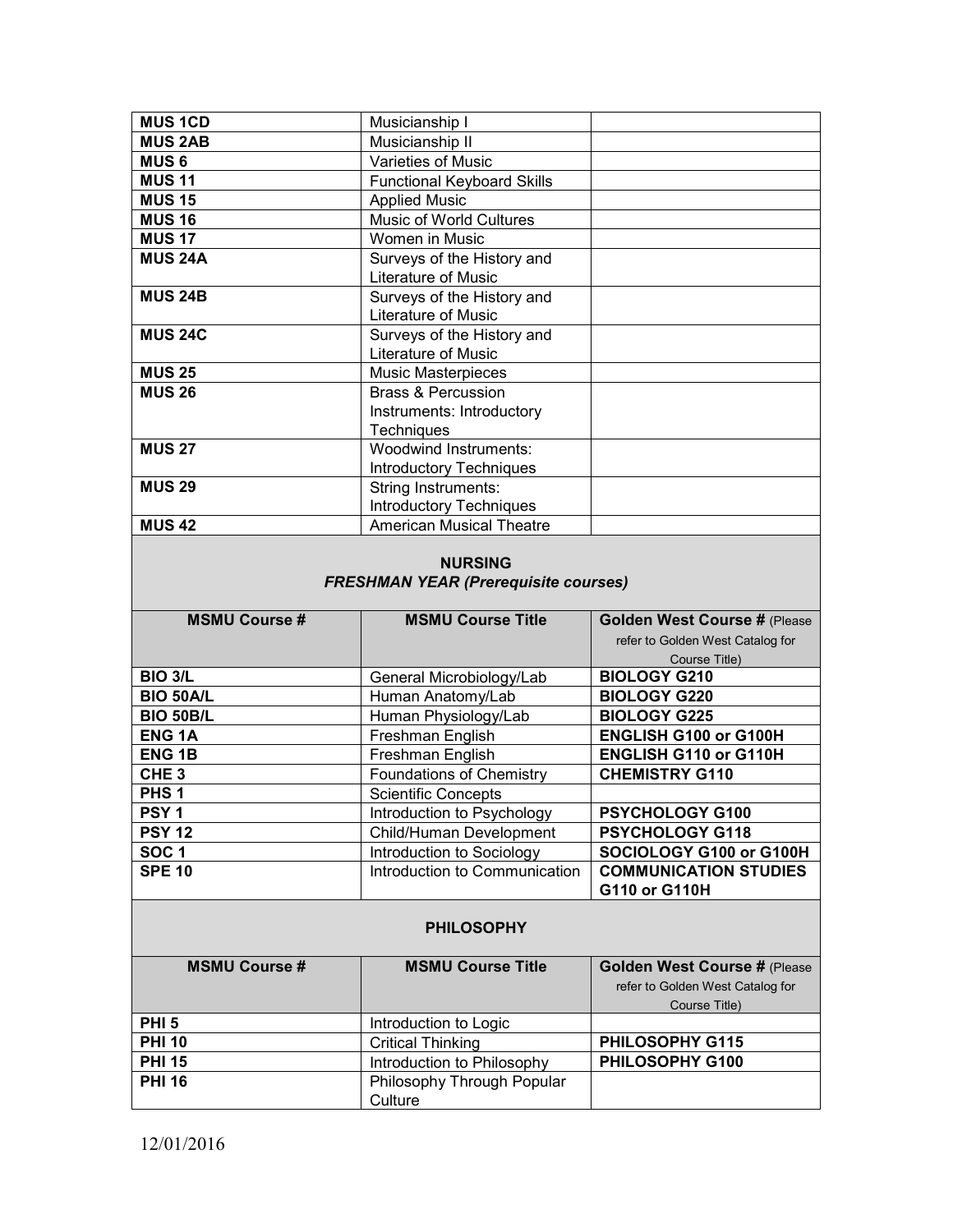| <b>PHI 21</b>                  | Moral Values and Ethical<br>Decisions             | PHILOSOPHY G120                                                  |
|--------------------------------|---------------------------------------------------|------------------------------------------------------------------|
| <b>PHI 92</b>                  | Introduction to Business Ethics                   |                                                                  |
|                                |                                                   |                                                                  |
|                                | <b>POLITICAL SCIENCE</b>                          |                                                                  |
| <b>MSMU Course #</b>           | <b>MSMU Course Title</b>                          | Golden West Course # (Please                                     |
|                                |                                                   | refer to Golden West Catalog for                                 |
|                                |                                                   | Course Title)                                                    |
| ECO <sub>2</sub>               | Macroeconomics                                    | <b>ECONOMICS G175</b>                                            |
| POL <sub>1</sub>               | American Government and                           | POLITICAL SCIENCE G180                                           |
|                                | Institutions                                      |                                                                  |
| POL <sub>2</sub>               | Introduction to World Politics                    |                                                                  |
|                                | <b>PSYCHOLOGY</b>                                 |                                                                  |
| <b>MSMU Course#</b>            | <b>MSMU Course Title</b>                          | Golden West Course # (Please                                     |
|                                |                                                   | refer to Golden West Catalog for                                 |
|                                |                                                   | Course Title)                                                    |
| PSY <sub>1</sub>               | Introduction to Psychology                        | PSYCHOLOGY G100                                                  |
| <b>PSY 12</b>                  | Child/Human Development                           | PSYCHOLOGY G118                                                  |
| <b>PSY 40</b>                  | <b>Basic Statistical Methods</b>                  |                                                                  |
| <b>PSY 52/L</b>                | Biological Psychology/Lab                         | PSYCHOLOGY G250                                                  |
|                                | <b>RELIGIOUS STUDIES</b>                          |                                                                  |
|                                |                                                   |                                                                  |
| <b>MSMU Course #</b>           | <b>MSMU Course Title</b>                          | Golden West Course # (Please                                     |
|                                |                                                   | refer to Golden West Catalog for                                 |
|                                |                                                   | Course Title)                                                    |
| <b>RST 11</b>                  | Introduction to Hebrew                            |                                                                  |
|                                | <b>Scriptures</b>                                 |                                                                  |
| <b>RST 15</b>                  | Introduction to New Testament                     |                                                                  |
| <b>RST 21</b>                  | Contemporary Catholicism                          |                                                                  |
| <b>RST 23</b>                  | Spiritual Journeys of Women                       |                                                                  |
| <b>RST 25</b>                  | Theology of Marriage and                          |                                                                  |
|                                | Family                                            |                                                                  |
| <b>RST 41</b><br><b>RST 45</b> | Introduction to Christian Ethics                  |                                                                  |
|                                | Contemporary Issues in<br><b>Christian Ethics</b> |                                                                  |
| <b>RST 49</b>                  | <b>Biomedical Issues in Christian</b>             |                                                                  |
|                                | <b>Ethics</b>                                     |                                                                  |
| <b>RST 61</b>                  | <b>World Religions</b>                            |                                                                  |
| <b>RST 70</b>                  | Faith and Human                                   |                                                                  |
|                                | Development                                       |                                                                  |
| <b>RST 78</b>                  | Death and Afterlife                               |                                                                  |
|                                | <b>SOCIAL WORK</b>                                |                                                                  |
| <b>MSMU Course #</b>           | <b>MSMU Course Title</b>                          |                                                                  |
|                                |                                                   | Golden West Course # (Please<br>refer to Golden West Catalog for |
|                                |                                                   | Course Title)<br><b>MATH G160</b>                                |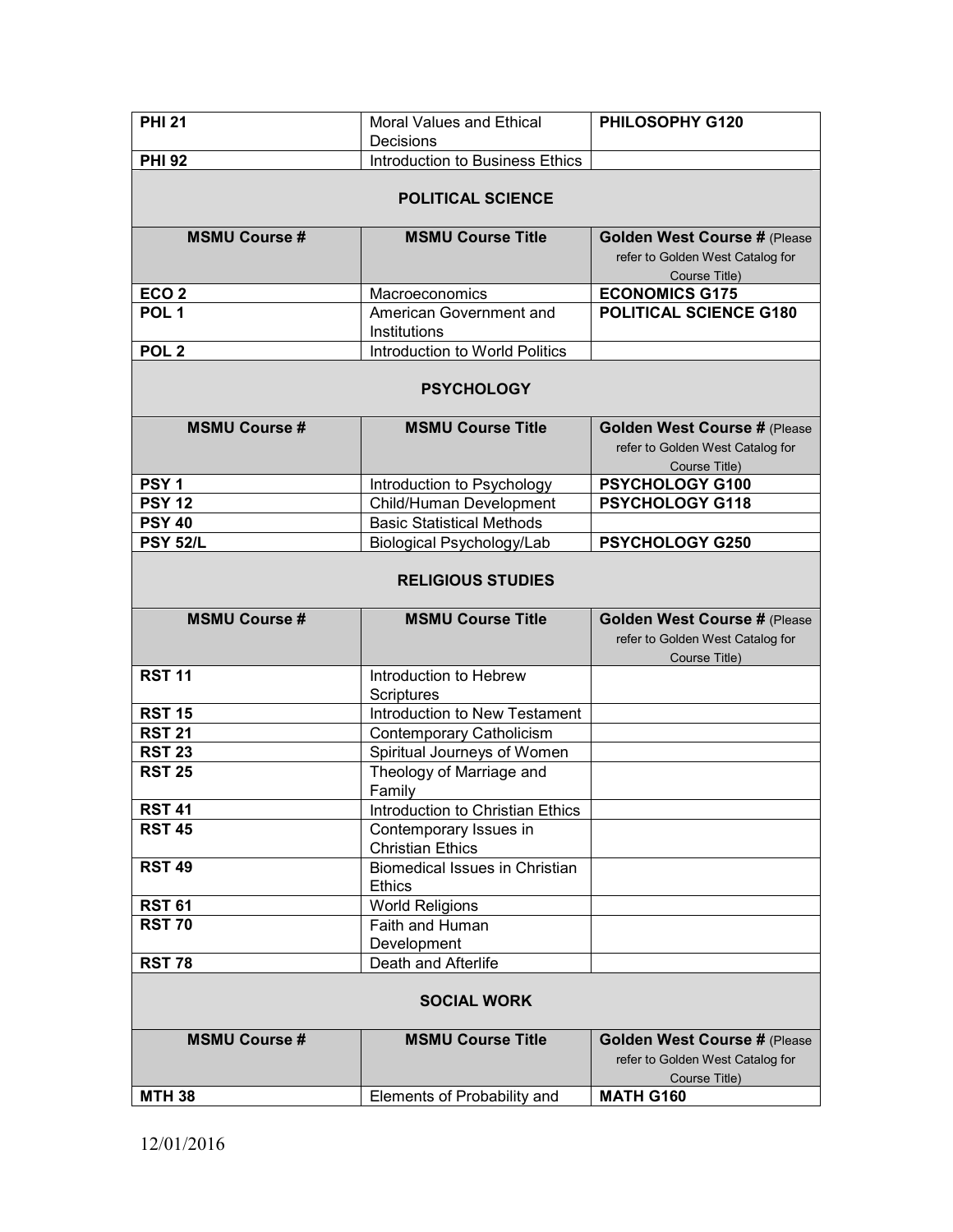|                                       | <b>Statistics</b>                                                           |                                                                                   |  |  |
|---------------------------------------|-----------------------------------------------------------------------------|-----------------------------------------------------------------------------------|--|--|
| <b>PSY 40</b>                         | <b>Basic Statistical Methods</b>                                            |                                                                                   |  |  |
| <b>SOC1</b>                           | Introduction to Sociology                                                   | SOCIOLOGY G100 or G100H                                                           |  |  |
| SOC <sub>6</sub>                      | The Family, Child and                                                       |                                                                                   |  |  |
|                                       | Community                                                                   |                                                                                   |  |  |
| SOC <sub>7</sub>                      | Introduction to Human                                                       |                                                                                   |  |  |
|                                       | <b>Services</b>                                                             |                                                                                   |  |  |
| <b>SOC 10</b>                         | Deviance and Youth                                                          |                                                                                   |  |  |
| <b>SOC 13</b>                         | Anatomy for Social Services                                                 | BIOLOGY G220 or G221 or                                                           |  |  |
|                                       |                                                                             | G225                                                                              |  |  |
| <b>SOC 38</b>                         | <b>Statistics for Social Science</b>                                        |                                                                                   |  |  |
| <b>SOC 94</b>                         | Topics in Aging                                                             |                                                                                   |  |  |
| <b>SOCIOLOGY</b>                      |                                                                             |                                                                                   |  |  |
| <b>MSMU Course #</b>                  | <b>MSMU Course Title</b>                                                    | Golden West Course # (Please<br>refer to Golden West Catalog for<br>Course Title) |  |  |
| SOC <sub>1</sub>                      | Introduction to Sociology                                                   | SOCIOLOGY G100 or G100H                                                           |  |  |
| SOC6                                  | The Family, Child, and                                                      |                                                                                   |  |  |
|                                       | Community                                                                   |                                                                                   |  |  |
| <b>SOC 7</b>                          | Introduction to Human                                                       |                                                                                   |  |  |
|                                       | <b>Services</b>                                                             |                                                                                   |  |  |
| <b>SOC 10</b>                         | Deviance and Youth                                                          |                                                                                   |  |  |
| <b>SOC 13</b>                         | Anatomy for Social Services                                                 | BIOLOGY G220 or G221 or<br>G225                                                   |  |  |
| <b>SOC 49</b>                         | Multicultural Issues in<br>Healthcare                                       |                                                                                   |  |  |
| <b>SOC 94</b>                         | Topics in Aging                                                             |                                                                                   |  |  |
| <b>SPANISH/LATIN AMERICAN STUDIES</b> |                                                                             |                                                                                   |  |  |
| <b>MSMU Course #</b>                  | <b>MSMU Course Title</b>                                                    | Golden West Course # (Please<br>refer to Golden West Catalog for<br>Course Title) |  |  |
| SPA <sub>1</sub>                      | <b>Elementary Spanish I</b>                                                 | <b>SPANISH G180</b>                                                               |  |  |
| SPA <sub>2</sub>                      | <b>Elementary Spanish II</b>                                                | <b>SPANISH G185</b>                                                               |  |  |
| SPA <sub>3</sub>                      | Intermediate Spanish III                                                    |                                                                                   |  |  |
| SPA <sub>4</sub>                      | Intermediate Spanish IV                                                     |                                                                                   |  |  |
| <b>SPA 44</b>                         | Spanish-speaking Civilizations<br>and Cultures in the Americas<br>and Spain |                                                                                   |  |  |
| <b>MUSIC SCORING FOR MEDIA MINOR</b>  |                                                                             |                                                                                   |  |  |
| <b>MSMU Course #</b>                  | <b>MSMU Course Title</b>                                                    | Golden West Course # (Please<br>refer to Golden West Catalog for<br>Course Title) |  |  |
| <b>MUS3</b>                           | <b>Discovering Music</b>                                                    |                                                                                   |  |  |
|                                       | Fundamentals                                                                |                                                                                   |  |  |
| <b>MUS 13</b>                         | <b>Applied Music:</b>                                                       |                                                                                   |  |  |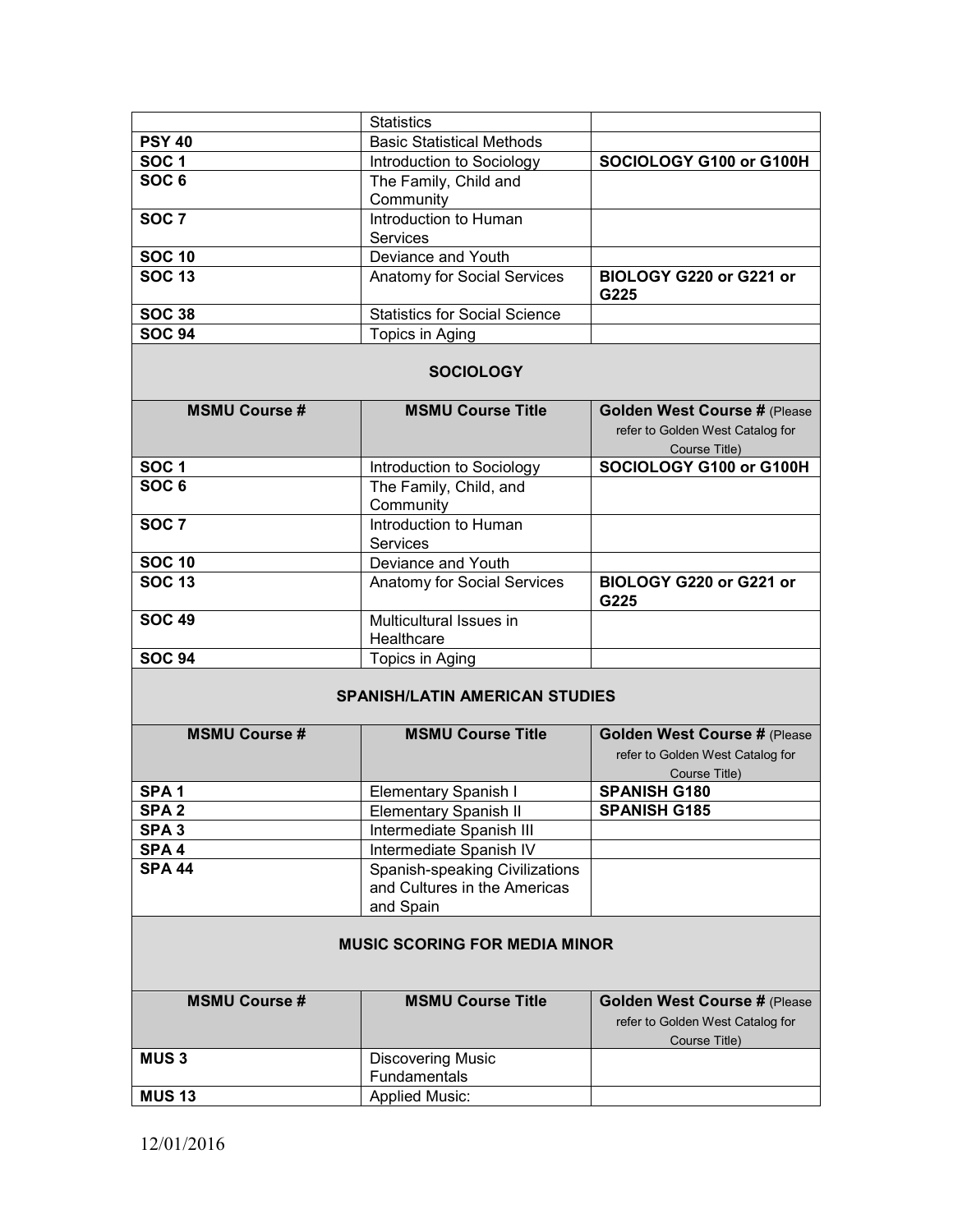|                                       | Instrumental/Vocal for Non-<br><b>Music Majors</b> |                                     |  |  |
|---------------------------------------|----------------------------------------------------|-------------------------------------|--|--|
| <b>MULTIMEDIA COMMUNICATION MINOR</b> |                                                    |                                     |  |  |
| <b>MSMU Course #</b>                  | <b>MSMU Course Title</b>                           | <b>Golden West Course # (Please</b> |  |  |
|                                       |                                                    | refer to Golden West Catalog for    |  |  |
|                                       |                                                    | Course Title)                       |  |  |
| <b>ART 15</b>                         | <b>Computer Graphics</b>                           | <b>DIGITAL ARTS G170</b>            |  |  |
| <b>SOC 30</b>                         | Human Communication                                |                                     |  |  |

### **SECTION III**

### **LIBERAL STUDIES**

Students planning to major in Liberal Studies at Mount Saint Mary's University may take the following courses at Golden West College to meet selected subject matter content requirements.

No community college coursework counts as upper division units at MSMU. Students who transfer a lower division course toward an upper division requirement must still complete a total of 45 upper division units at MSMU.

### **\*One additional Course in Philosophy or Religious Studies to equal 15 units in Philosophy & Religious Studies that meets MSMU Articulation Agreement**

| <b>MSMU Course #</b>  | <b>MSMU Course Title</b>         | Golden West Course # (Please     |
|-----------------------|----------------------------------|----------------------------------|
|                       |                                  | refer to Golden West Catalog for |
|                       |                                  | Course Title)                    |
| <b>ENG 1A, 1B</b>     | Freshman English                 | <b>ENGLISH 100 OR 100H &amp;</b> |
|                       |                                  | 110 or 110H                      |
| <b>ENG Literature</b> |                                  |                                  |
| <b>SPE 10</b>         | Introduction to Communication    | <b>COMM STUDIES 110 OR</b>       |
|                       |                                  | 110H                             |
| SPA <sub>1</sub>      | <b>Elementary Spanish I</b>      | <b>SPANISH 180</b>               |
| SPA <sub>2</sub>      | <b>Elementary Spanish II</b>     | <b>SPANISH 185</b>               |
| <b>MTH 50</b>         | <b>Elementary Number Systems</b> | <b>MATHEMATICS 100</b>           |
| <b>MTH 51</b>         | Elements of Geometry and         | <b>MATHEMATICS 104</b>           |
|                       | <b>Statistics</b>                |                                  |
| <b>BIO 5 with lab</b> | Life Sciences                    | BIOLOGY 100 or 100H              |
| <b>BIO 10</b>         | <b>Health Science</b>            | <b>BIOLOGY G120</b>              |
| <b>PHI 92</b>         | <b>Business Ethics</b>           |                                  |
| PHS 2A with lab       | <b>General Physical Science</b>  | PHYSICAL SCIENCE 100,            |
| *Study of Physics     |                                  | 100H                             |
| *Study of Chemistry   |                                  |                                  |
| PHS 2B                | <b>General Physical Science</b>  |                                  |
| *Study of Astronomy   |                                  |                                  |
| *Study of Geology     |                                  |                                  |